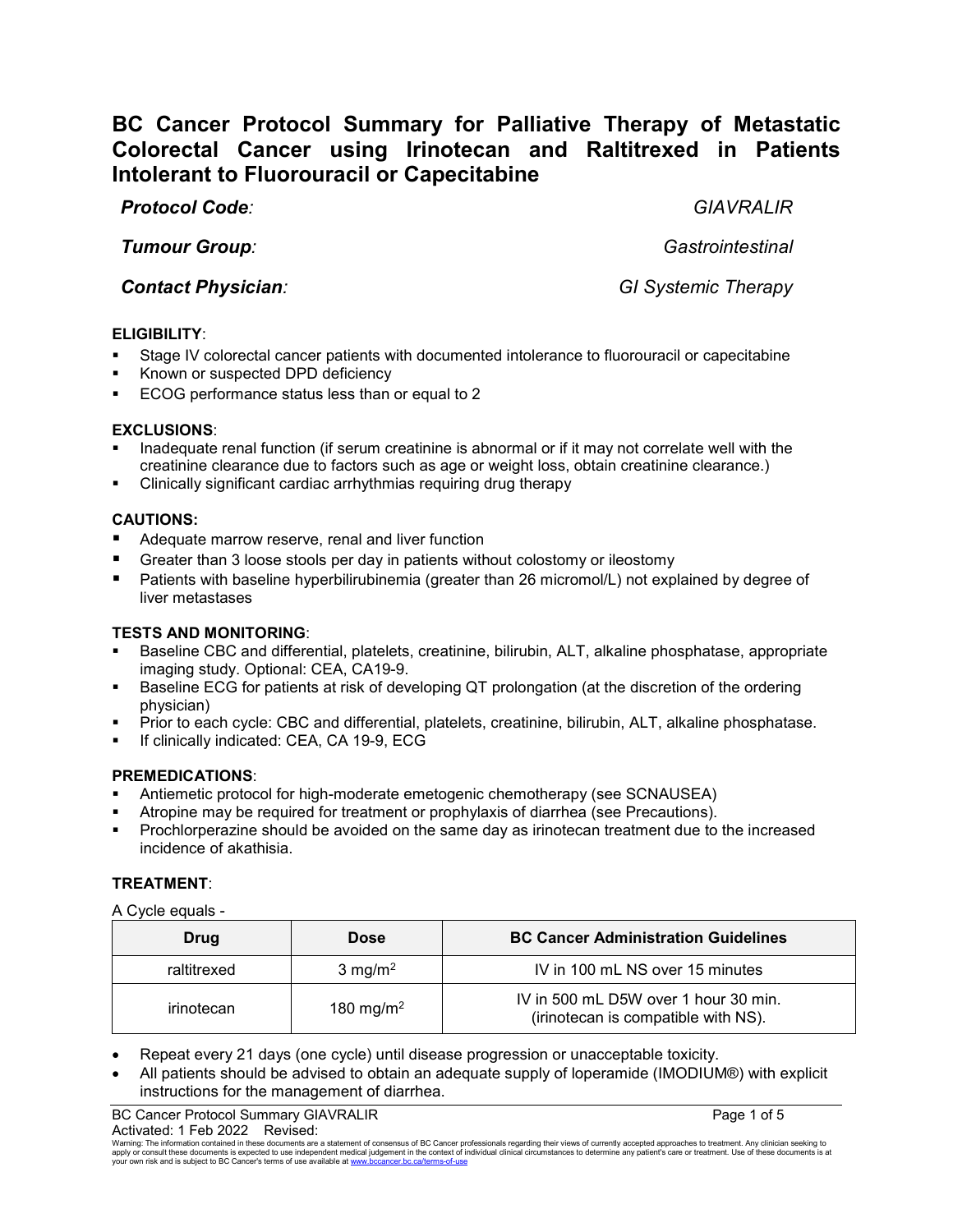# **DOSAGE MODIFICATIONS**

#### **Dose Levels Toxicities**

| Agent      | Dose Level 0 (Starting Dose) | Dose Level -1N        | Dose Level -2N        |  |
|------------|------------------------------|-----------------------|-----------------------|--|
| irinotecan | 180 mg/m <sup>2</sup>        | 150 mg/m <sup>2</sup> | 120 mg/m <sup>2</sup> |  |

# **1. Dose Modifications for HEMATOLOGIC Toxicity**

|                |                                                                                                                                                                                                           | <b>Toxicity</b> |                                    | <b>Dose Level For Subsequent Cycles</b>                                   |                                                                     |
|----------------|-----------------------------------------------------------------------------------------------------------------------------------------------------------------------------------------------------------|-----------------|------------------------------------|---------------------------------------------------------------------------|---------------------------------------------------------------------|
|                | Prior to a Cycle (Day 1)                                                                                                                                                                                  |                 | ANC (x<br>$10^9$ /L)               | irinotecan                                                                | raltitrexed                                                         |
| $\blacksquare$ | If ANC less than 1.5 on Day 1 of<br>cycle, hold irinotecan treatment.<br>Treatment with raltitrexed alone<br>could be continued. If ANC less                                                              | 1               | greater than<br>or equal to<br>1.5 | Maintain dose level                                                       | Maintain dose level                                                 |
|                | than 1.0 on Day 1, hold both<br>irinotecan and raltitrexed. Perform<br>weekly CBC, maximum of 2 times.                                                                                                    |                 | 1.0 to less<br>than $1.5$          | Delay until counts recover<br>and then maintain dose<br>level             | Decrease dose to<br>75%                                             |
| П              | If ANC is greater than or equal to<br>1.5 (irinotecan) or 1.0 (raltitrexed)<br>within 2 weeks, proceed with<br>treatment at the dose level noted<br>across from the lowest ANC result                     | 3               | 0.5 to less<br>than $1.0$          | Delay until Delay until<br>counts recover and then<br>reduce 1 dose level | Delay until Delay until<br>counts recover and<br>then resume at 75% |
|                | of the delayed week(s).<br>If ANC remains less than 1.5<br>(irinotecan) or 1.0 (raltitrexed) after<br>2 weeks, discontinue treatment.                                                                     | $\overline{4}$  | less than 0.5                      | Delay until counts recover<br>and then reduce 2 dose<br>levels            | Delay until counts<br>recover and then<br>resume at 50%             |
|                | Prior to a Cycle (Day 1)                                                                                                                                                                                  |                 | <b>Toxicity</b>                    | <b>Dose Level For Subsequent Cycles</b>                                   |                                                                     |
|                |                                                                                                                                                                                                           |                 | <b>Platelets (x)</b><br>$10^9$ /L) | irinotecan                                                                | raltitrexed                                                         |
| $\blacksquare$ | If platelets less than 75 on Day 1<br>of cycle, hold treatment. Perform<br>weekly CBC, maximum of 2 times.                                                                                                | 1               | greater than<br>or equal to<br>100 | Maintain dose level                                                       | Maintain dose level                                                 |
|                | If platelets greater than or equal<br>to 75 within 2 weeks, proceed with                                                                                                                                  |                 | 75 to less<br>than 100             |                                                                           | decrease dose to<br>75%                                             |
|                | treatment at the dose level noted<br>across from the lowest platelets<br>result of the delayed week(s).<br>If platelets remain less than 75<br>$\blacksquare$<br>after 2 weeks, discontinue<br>treatment. | $\overline{2}$  | 50 to less<br>than 75              | Delay until counts recover<br>and then maintain dose<br>level             | Delay until counts<br>recover and then<br>resume dose at 75%        |
|                |                                                                                                                                                                                                           | 3               | 25 to less<br>than 50              | Delay until counts recover<br>and then resume at dose<br>level -1N        | Delay until counts<br>recover and then<br>resume dose at 50%        |
|                |                                                                                                                                                                                                           | 4               | 10 to less<br>than 25              | Delay until counts recover<br>and then resume at dose<br>level -1N        | Delay until counts                                                  |
|                |                                                                                                                                                                                                           |                 | Less than 10                       | Delay until counts recover<br>and then resume at dose<br>level -2N        | recover and then<br>resume dose at 50%                              |

BC Cancer Protocol Summary GIAVRALIR Page 2 of 5

 $\text{Activated: 1 Feb 2022 }\newline$  Revised:<br>Warning: The information contained in these documents are a statement of consensus of BC Cancer professionals regarding their views of currently accepted approaches to treatment. Any clinician s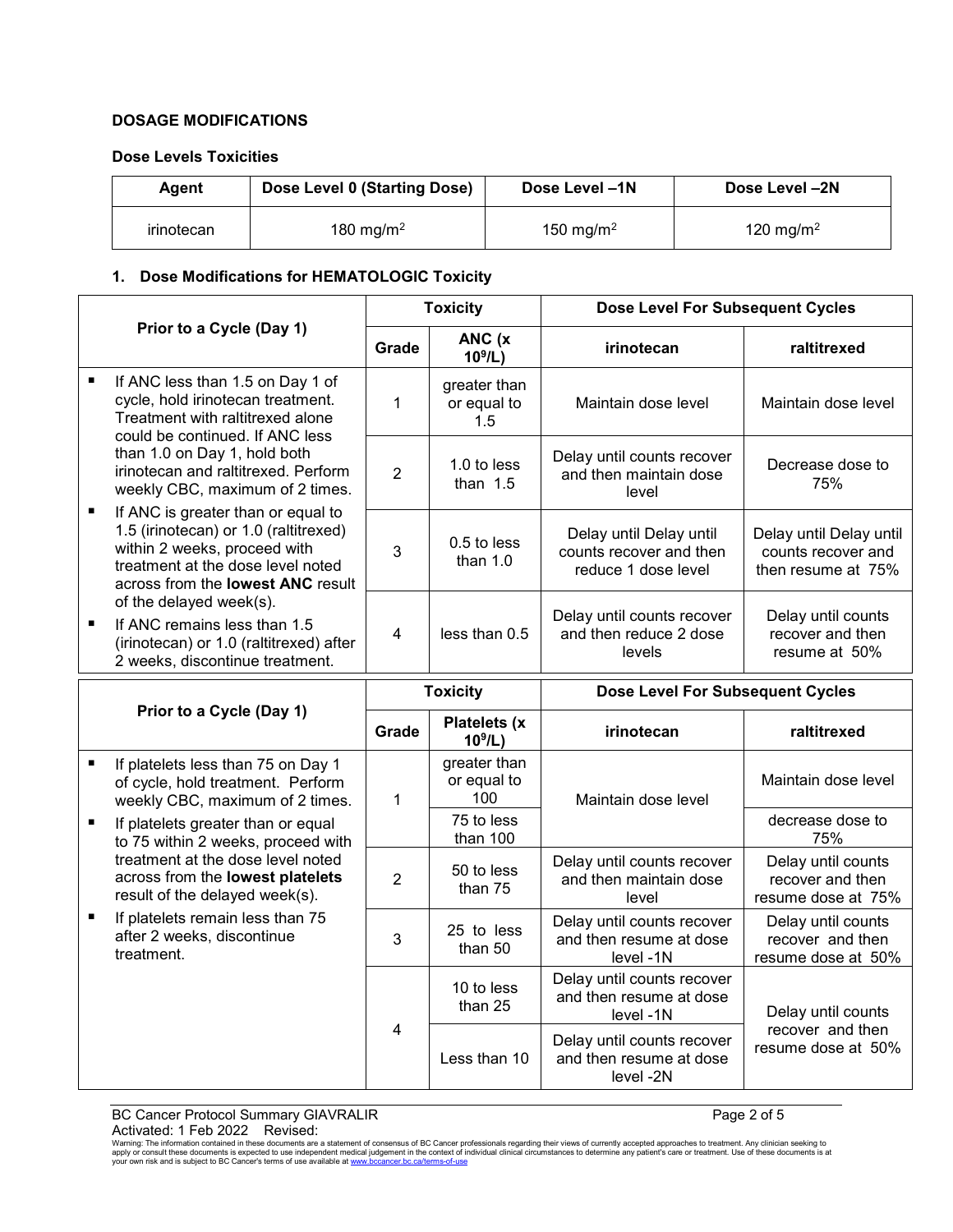|                                                                                                                                                   | <b>Toxicity</b> |                                                                                                                                                                | <b>Dose Level For Subsequent Cycles</b>                          |                                                                |
|---------------------------------------------------------------------------------------------------------------------------------------------------|-----------------|----------------------------------------------------------------------------------------------------------------------------------------------------------------|------------------------------------------------------------------|----------------------------------------------------------------|
| Prior to a Cycle (Day 1)                                                                                                                          | Grade           | <b>Diarrhea</b>                                                                                                                                                | irinotecan                                                       | raltitrexed                                                    |
| If diarrhea greater than<br>٠<br>or equal to Grade 2 on<br>Day 1 of any cycle, hold                                                               | 1               | Increase of 2-3 stools/day,<br>or mild increase in loose<br>watery colostomy output                                                                            | Maintain dose level                                              | Maintain dose<br>level                                         |
| treatment. Perform<br>weekly checks,<br>maximum 2 times.                                                                                          | $\overline{2}$  | Increase of 4-6 stools, or<br>nocturnal stools or mild<br>increase in loose watery                                                                             | Delay until toxicity<br>resolved then<br>maintain dose level     | Delay until toxicity<br>resolved then<br>resume at 75%<br>dose |
| If diarrhea is less<br>п<br>than Grade 2 within 2<br>weeks, proceed with<br>treatment at the dose<br>level noted across from<br>the highest Grade | 3               | colostomy output<br>Increase of 7-9 stools/day<br>or incontinence,<br>malabsorption; or severe<br>increase in loose watery<br>colostomy output                 | Delay until toxicity<br>resolved then<br>reduce 1 dose level     | Delay until toxicity<br>resolved then<br>resume at 50%<br>dose |
| experienced.<br>If diarrhea remains<br>п<br>greater than or equal<br>to Grade 2 after 2<br>weeks, discontinue<br>treatment.                       | 4               | Increase of 10 or more<br>stools/day or grossly bloody<br>colostomy output or loose<br>watery colostomy output<br>requiring parenteral<br>support; dehydration | Delay until toxicity<br>resolved then<br>reduce 2 dose<br>levels | <b>Discontinue</b><br>further use                              |

# **2. Dose Modifications for NON-HEMATOLOGIC Toxicity**

| Prior to a Cycle (Day 1)                                                                                     |                                                                                                       | <b>Toxicity</b>                               |                                                                                     | <b>Dose Level For Subsequent Cycles</b> |                                                       |
|--------------------------------------------------------------------------------------------------------------|-------------------------------------------------------------------------------------------------------|-----------------------------------------------|-------------------------------------------------------------------------------------|-----------------------------------------|-------------------------------------------------------|
|                                                                                                              |                                                                                                       | Grade                                         | <b>Stomatitis</b>                                                                   | irinotecan                              | raltitrexed                                           |
| 1.<br>If stomatitis greater than or<br>equal to Grade 2 on Day 1<br>of any cycle, hold                       | 1                                                                                                     | Painless ulcers, erythema<br>or mild soreness | Maintain dose<br>level                                                              | Maintain dose<br>level                  |                                                       |
| treatment. Perform weekly<br>checks, maximum 2 times.                                                        |                                                                                                       | $\mathcal{P}$                                 | Painful erythema, edema,<br>or ulcers but can eat                                   | Maintain dose<br>level                  | Omit until toxicity<br>resolved then                  |
|                                                                                                              | 2.<br>If stomatitis is less<br>than Grade 2 within 2                                                  |                                               |                                                                                     |                                         | resume at 75%                                         |
| weeks, proceed with<br>treatment at the dose level<br>noted across from the<br>highest Grade<br>experienced. |                                                                                                       | 3                                             | Painful erythema, edema,<br>ulcers, and cannot eat                                  | Maintain dose<br>level                  | Omit until toxicity<br>resolved then<br>resume at 50% |
| 3.                                                                                                           | If stomatitis remains<br>greater than or equal<br>to Grade 2 after 2 weeks,<br>discontinue treatment. | 4                                             | As above but mucosal<br>necrosis and/or requires<br>enteral support,<br>dehydration | Maintain dose<br>level                  | <b>Discontinue</b><br>further use                     |

**Once a dose reduction has been made, all subsequent doses should be given at the reduced dose level.**

 $\text{Activated: 1 Feb 2022 }\newline$  Revised:<br>Warning: The information contained in these documents are a statement of consensus of BC Cancer professionals regarding their views of currently accepted approaches to treatment. Any clinician s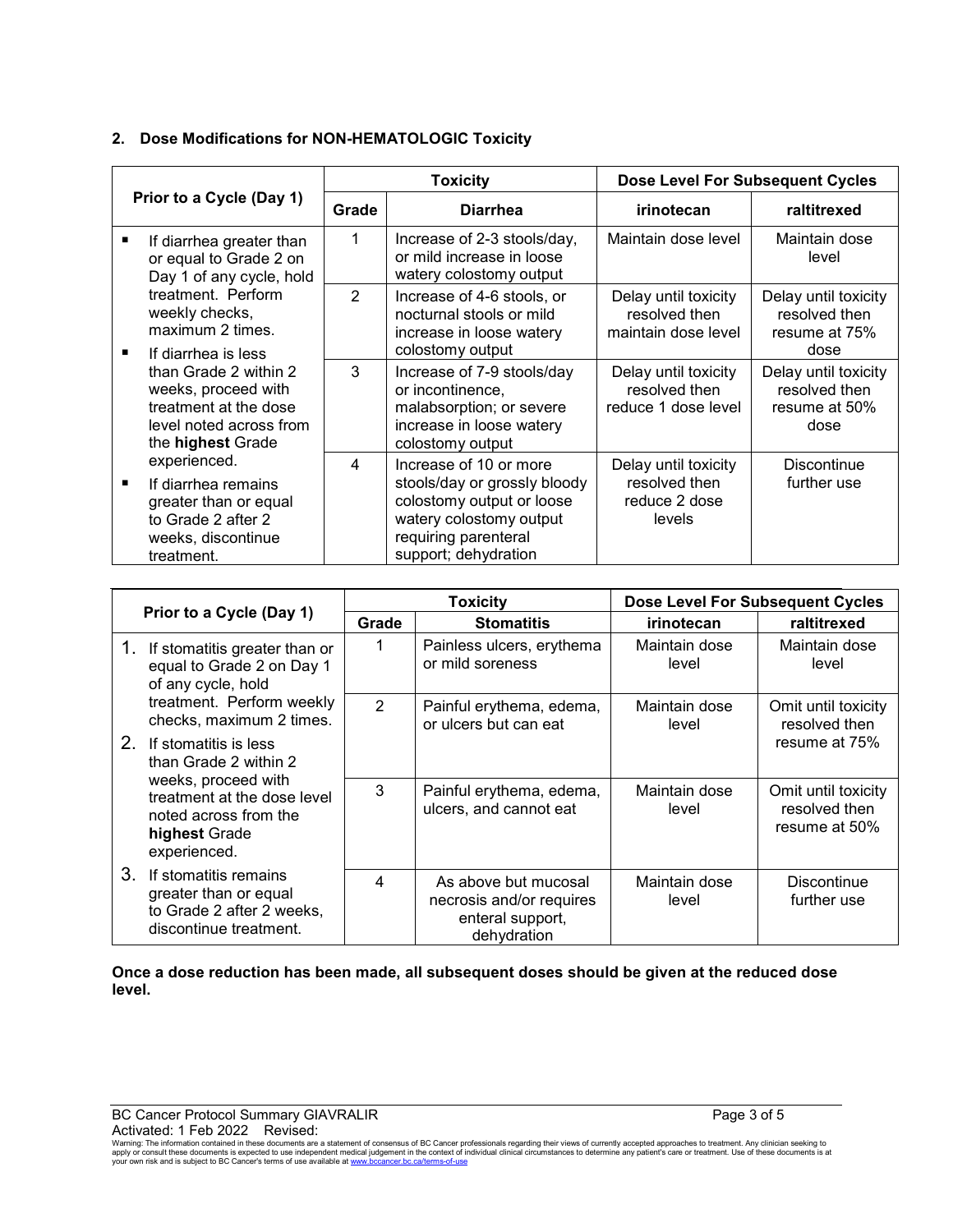**Renal dysfunction**: For patients with abnormal serum creatinine before treatment or on any subsequent cycle of treatment, check creatinine clearance and modify dose as follow.

| <b>Creatinine Clearance mL/min (CrCl)</b> | raltitrexed only                                               | dosing interval |
|-------------------------------------------|----------------------------------------------------------------|-----------------|
| greater than 65                           | 100%                                                           | q3w             |
| 55 to 65                                  | 75%                                                            | q4w             |
| 25 to 54                                  | % equivalent to CrCl<br>eg. If 30 mL/min give 30% of full dose | q4w             |
| less than 25                              | Discontinue                                                    | N/A             |

Cockcroft-Gault Equation:

| Estimated creatinine clearance: = | N $(140 - age)$ wt $(kg)$     |  |
|-----------------------------------|-------------------------------|--|
|                                   | serum creatinine (micromol/L) |  |

(mL/min)

 $N = 1.23$  male  $N = 1.04$  female

**Hepatic dysfunction:** Transient elevation of liver transaminase is noted with raltitrexed. For Grade 2 hepatic impairment, no dose modification is needed, but the liver enzymes should be monitored carefully. Treatment in patients with suspected drug-related rises in liver enzymes should be deferred until they decrease to Grade 2. Not recommended in severe hepatic impairment.

# **PRECAUTIONS**:

- 1. **Diarrhea** may be life threatening and requires prompt, aggressive treatment.
	- Early diarrhea or abdominal cramps occurring within the first 24 hours is treated with atropine 0.3 to 1.2 mg IV or SC. Prophylactic atropine may be required for subsequent treatments.
	- Late diarrhea has an onset of 5 to 11 days post-treatment, a duration of 3 to 7 days and must be treated promptly with loperamide (eg, IMODIUM®). The loperamide dose is higher than recommended by the manufacturer. Instruct patient to have loperamide on hand and start treatment at the first poorly formed or loose stool, or earliest onset of more frequent stool than usual:
		- $\circ$  4 mg stat
		- $\circ$  then 2 mg every 2 hours until diarrhea-free for 12 hours
		- o may take 4 mg every 4 hours at night
	- The use of drinks such as Gatorade or Powerade to replace fluid & body salts is recommended.
	- Consideration should be given to the use of an oral fluoroquinolone (e.g., ciprofloxacin) in patients with persistent diarrhea despite adequate loperamide or if a fever develops in the setting of diarrhea, even without neutropenia. If diarrhea persists for longer than 48 hours then hospitalization for parenteral hydration should be considered.
- 2. **Other cholinergic symptoms** may occur during or shortly after infusion of irinotecan including rhinorrhea, increased salivation, lacrimation, diaphoresis and flushing. These should be treated with atropine 0.3 mg – 0.6 mg IV or SC. This dose may be repeated at the physician's discretion. Blood pressure and heart rate should be monitored. Prophylactic atropine may be required for subsequent treatments.
- 3. **Neutropenia**: Fever or other evidence of infection must be assessed promptly and treated aggressively.

BC Cancer Protocol Summary GIAVRALIR **Page 4 of 5** and 2008 and 2008 and 2008 and 2008 and 2008 and 2008 and 200

Activated: 1 Feb 2022 Revised:<br>Warning: The information contained in these documents are a statement of consensus of BC Cancer professionals regarding their views of currently accepted approaches to treatment. Any clinicia apply or consult these documents is expected to use independent medical judgement in the context of individual clinical circumstances to determine any patient's care or treatment. Use of these documents is at<br>your own risk